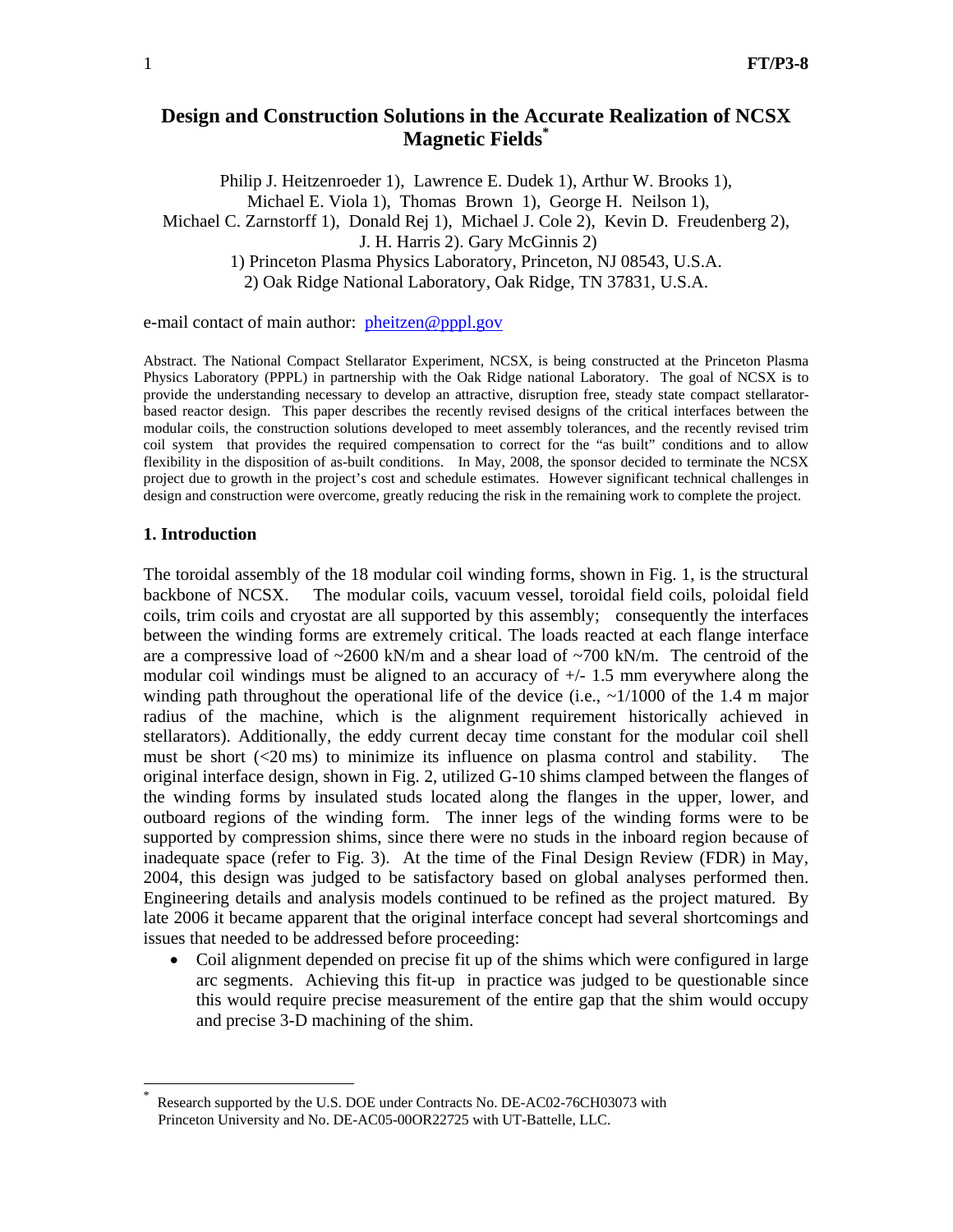- The primary function of the shims defined for the shims at this point was to react compressive loads. Consequently, the studs needed to react the shear loads, but they were found to have inadequate fatigue life.
- The maximum inner leg deflection, which occurred at the C-C interface, was ~0.5 mm. Although marginally acceptable from the physics point of view, the loads on the end studs of the inner legs were unacceptably high.



*Fig. 1. The modular coil assembly. Fig. 2. Initial modular coil interface details* 



## **2. Evolution of the Revised Interface Design**

A feasibility study was performed to determine if friction shims between the flanges could prevent slippage between the inner legs and reduce the shear loads on the studs. Both alumina coated stainless steel shims and sandwich shims of G-10/ stainless steel / G-10 were tested to determine their coefficients of friction,  $\mu$  at 80 K. The  $\mu$  for alumina coated shims ranged from 0.59-0.80;  $\mu$  for the G-10 shims ranged from 0.40-0.48. Finite element analyses were performed to determine the coefficient of friction required to prevent slippage. The results, shown in Fig. 4, show that alumina coated shims can comfortably assure against slippage for the inter-period C-C interfaces but is insufficient to react the shear in some of the intra-period interfaces. In parallel, electromagnetic studies were performed to determine if welds on the inboard legs could be considered for the intra-period interfaces. These studies indicated a modest and acceptable increase in the time constant for the shells with the legs of the modular coils intra-field period welded and with a fully insulated interface at C-C.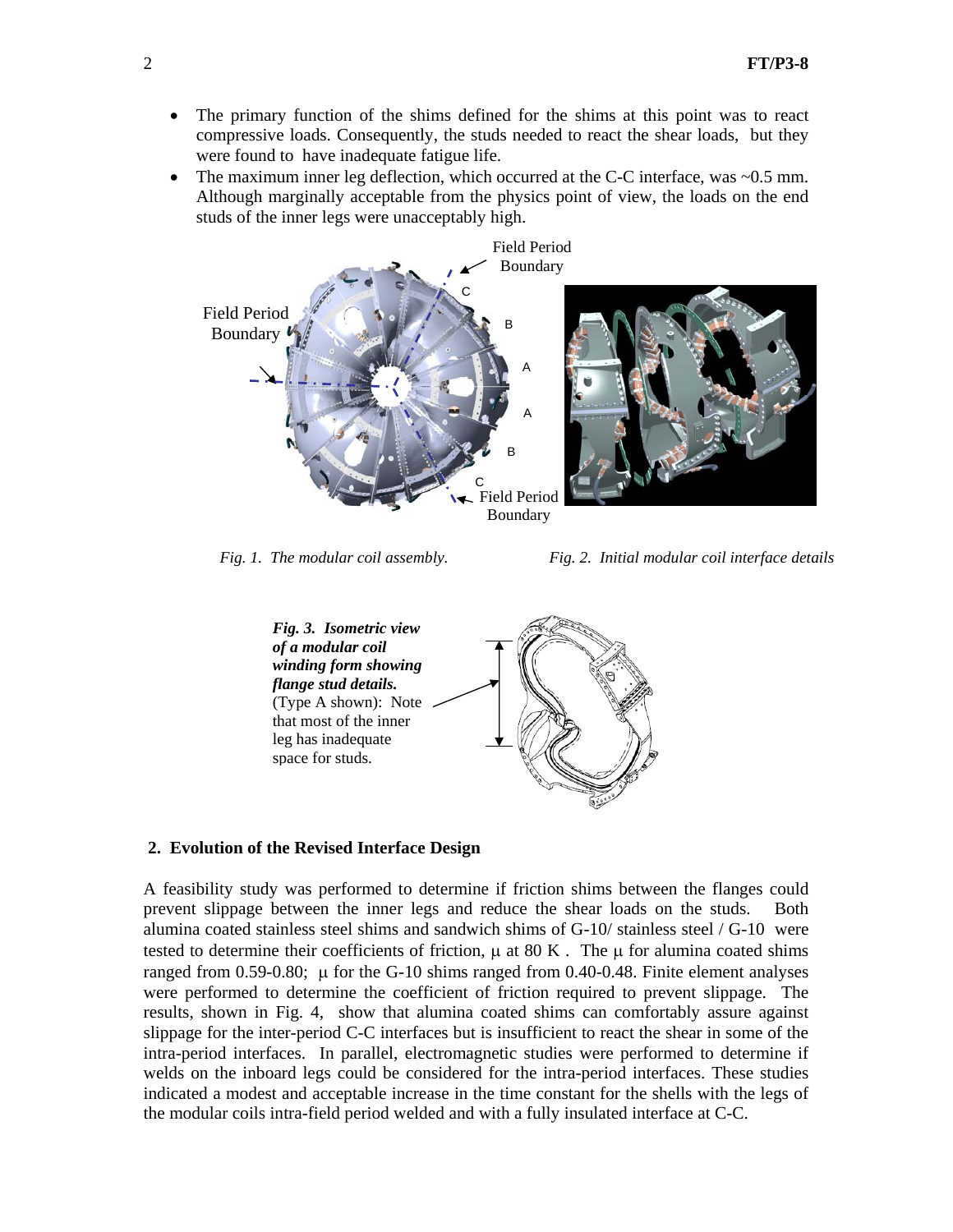

Consequently, the following details were chosen:

- **The inner legs within a field period (i.e., A-A, A-B, and B-C) will be joined by welding; friction shims will be used in all remaining areas (refer to Fig. 6).** The inner legs are connected by a low distortion welded interface, shown in fig. 7. This provides a robust solution in these interfaces, which have inadequate space for the additional studs and friction shims. Weld shrinkage forces that would tend to pull the winding forms together and distort the inner legs are avoided by connecting the winding forms by shear plates welded at opposite ends. Longitudinal welding stresses along the inner legs are balanced to minimize distortion of the inner legs by interleaving the shear plates to minimize bending of the inner legs. The bore-side welds are made first, with the winding forms separated to ease welding and inspection. After collaborations with weld engineers at CERN and W7X, it was decided that MIG welding will be used instead of a TIG since the heat input is significantly reduced. Subsequent trials using MIG with a flux core wire, Metrode Supercore 316NF, produced better penetration and reduced the heat input to the weld further in both a fillet weld and J-Groove configuration. Compared to MIG, the flux core process required approximately 68% of the heat input and less than half when compared to the TIG process. Representative weld samples were tested at full design stress successfully to over 250K cycles (2x life) at room temperature. Distortions of the modular coil after welding of the 3-pack were well within  $0.5 \text{ mm } (0.020")^1$ . Another important feature of the interface is the separate limiter puck which is retained in a hole through the shear plate. Each puck is ground to the thickness required for alignment.
- All friction shims will be segmented. This permits each shim to be custom-fitted for alignment of the modular coils and to assure the pressure required for friction locking. Initially, alumina coated shims were planned to be used in all locations; however, they

 <sup>1</sup> L. E. Dudek, et. Al; "Status of the NCSX Construction "; 25th Symposium on Fusion Technology **(**SOFT 2008), Rostock, Germany.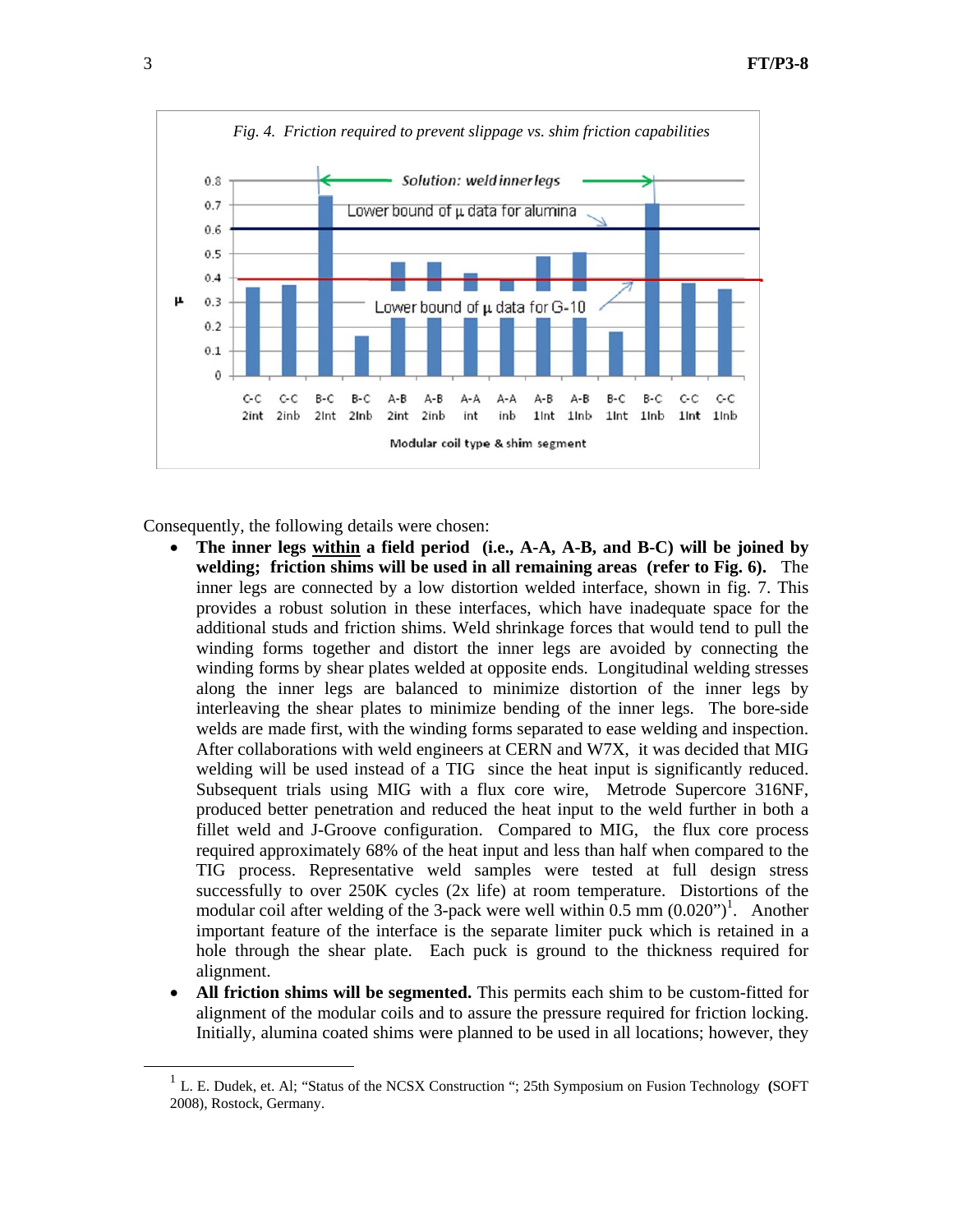proved difficult to manufacture to the required flatness (+/- 0.05 mm) on a reasonable schedule. Consequently, the alumina coated shims are only used for the C-C interface where the higher coefficient of friction justifies their use. With the inner leg connections welded, the coefficient of friction required to avoid slippage in the outer legs is  $\leq 0.15$ , which is very comfortable for the G10 sandwich shim design with a  $\mu$  $>0.40$ . Both shim types are shown in Fig. 8. Shown, also, is a Supernut <sup>™,</sup> which is used to uniformly tension the studs during assembly.



*Fig. 6. Intra-period interface details (A-A, A-B, and B-C):* Note that the welded shims are interleaved to equalize the weld shrinkage stress on both sides of the inner leg to minimize bending.



*Fig. 7. Low distortion welded interface details*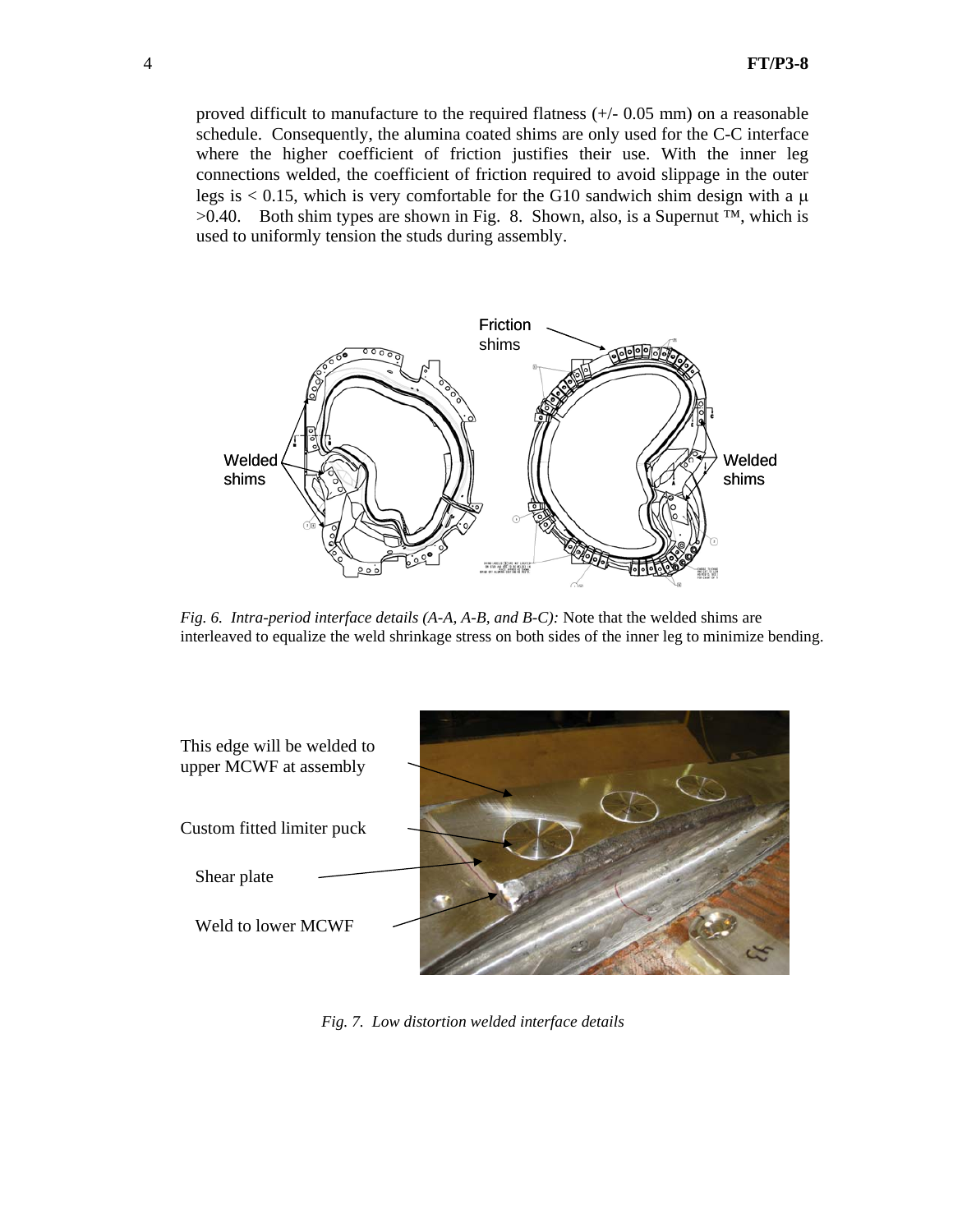

*a. Alumina-coated SS shim b. G-10/ SS / G10 shim*



• **A fully mechanically connected and electrically insulated interface will be retained for the C-C interfaces between the field periods:** The higher friction alumina coated shims will be used for this interface. Six additional studs and friction shims were added to both ends of the inner legs to reduce the load on the studs to an acceptable level to meet fatigue requirements. This revised configuration, shown in Fig. 9, reduces the deflection of the inner leg from 0.5 mm to 0.05 mm.



 *Fig. 9. Revised C-C interface details*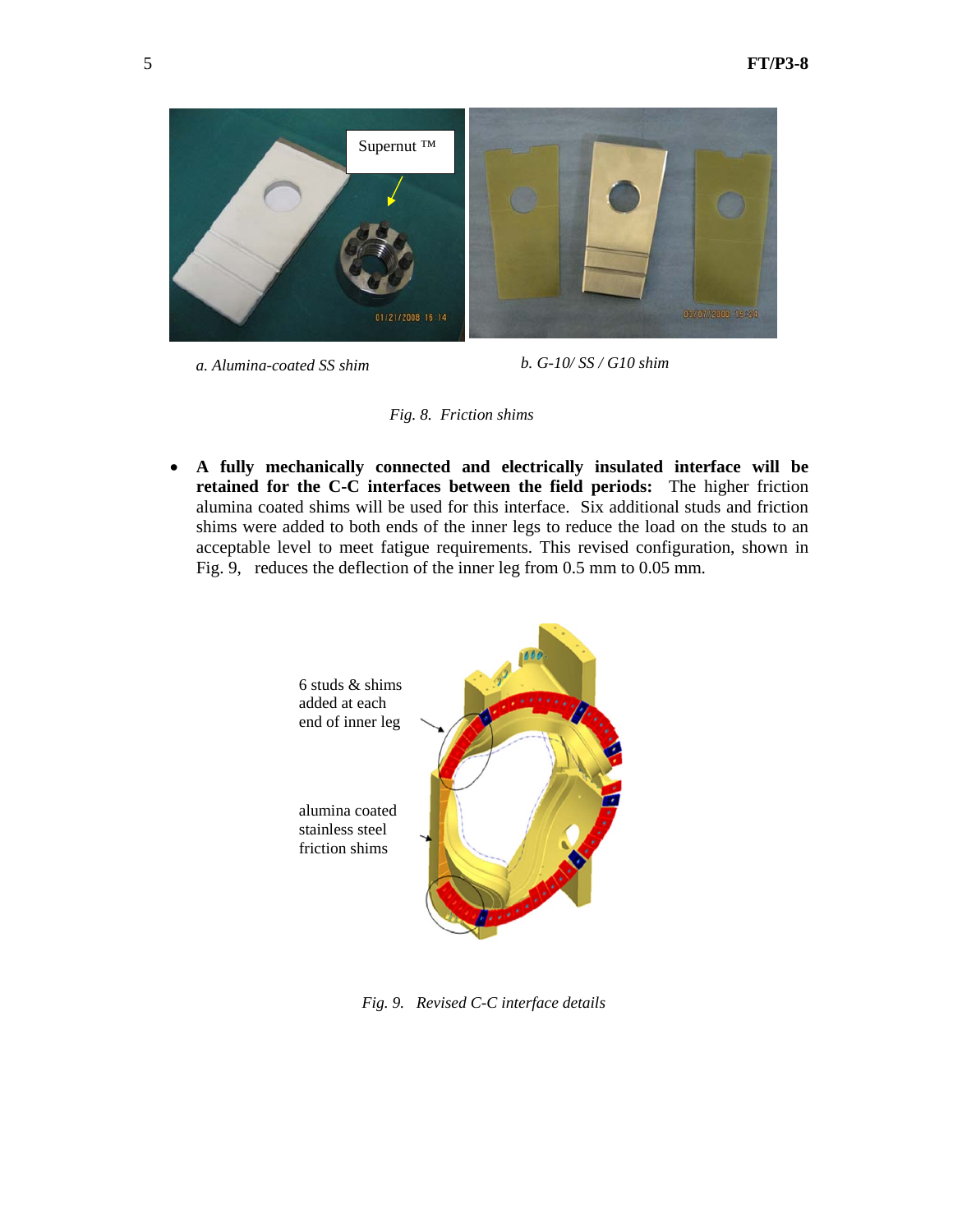• **All studs will be tightly fitted with insulating bushings (refer to Fig. 10):** This feature of the initial design was retained to assure maintenance of coil positioning while studs are tightened and also to serve as a backup to the shims in avoiding slippage.



*Fig. 10. Insulated stud connection details.* 

#### **2. Trim Coils**

The 48-coil trim coil system shown in Fig. 10 was designed to provide the ability to compensate for fabrication errors and to provide relief for out-of-tolerance conditions. Table 1 shows the performance of the trim coil system for the projected modular coil assembly errors (line 1) and for various displacement conditions for the modular coil "wings" (i.e., the portions of the windings which extend beyond the modular coil winding form shell)in addition to these errors. These results show that the trim coils can reduce the trapped flux in island regions to 3.88% (compared to the 10% specified limit) for the expected winding assembly errors plus each of the wings displaced  $+$  or  $-1$  mm with 100% reserve on the 20kA-t design point for the trim coils. They can be a valuable tool for mitigating schedule delays since this allows out-of-tolerance conditions to be compensated for rather than requiring timeconsuming correction.



*Fig. 10. NCSX Trim Coil System*